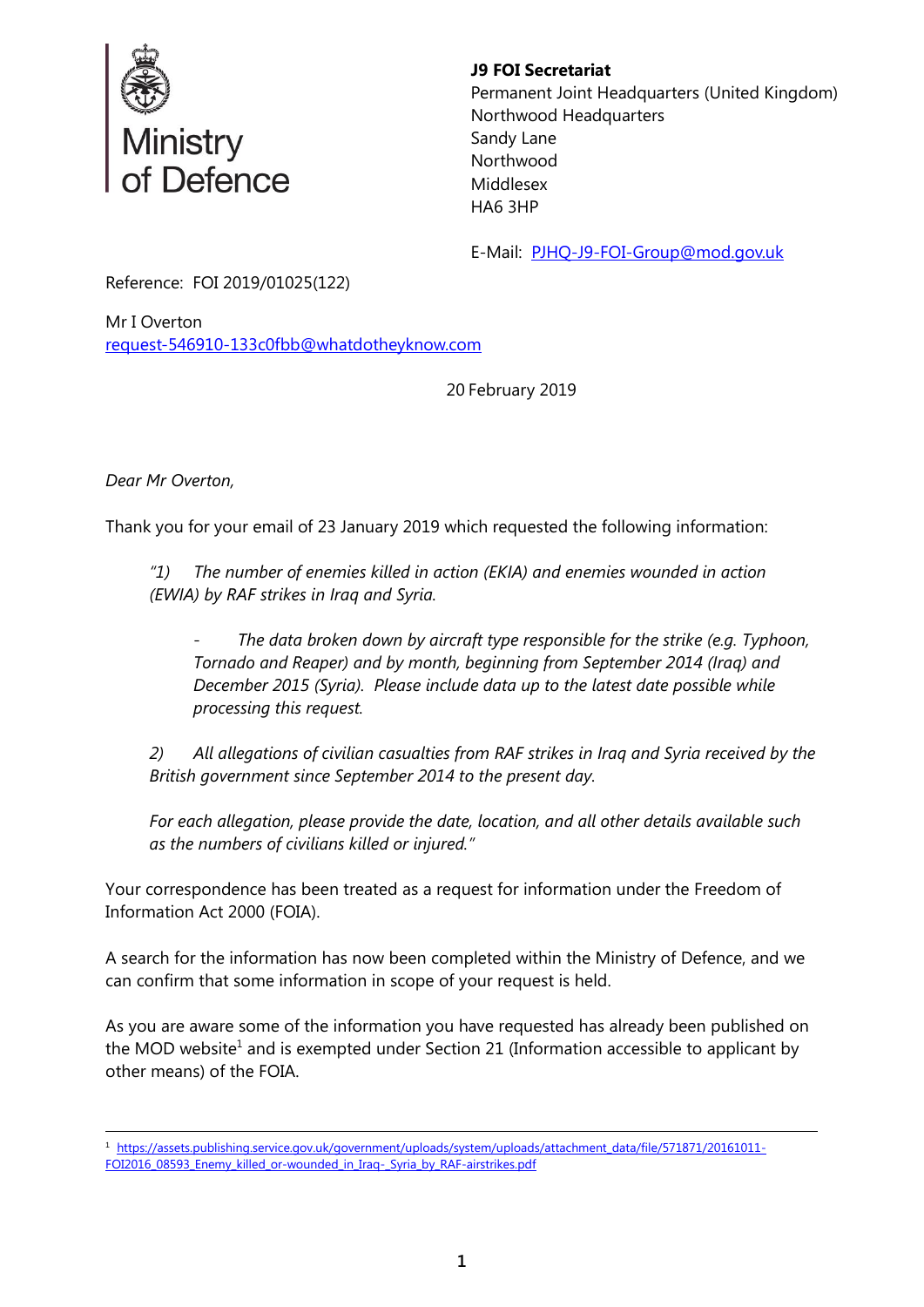Please see the accompanying tables which answer your question relating to the number of Estimated Enemy Killed in Action (Annex A) and Estimated Enemy Wounded in Action (Annex B) covering the period from September 2016 to January 2019.

Information concerning enemy killed and wounded in action is based on the best available post-strike analysis. This information, however, is only given as an estimate as the UK is not in a position to visit airstrike sites inside Syria and verify the facts. One of the aims of the UK and Coalition airstrikes is to dismantle Daesh's military infrastructure by targeting fortified positions, command and control sites, and military equipment rather than Daesh fighters. Therefore, we would not always expect to see enemy killed and wounded in action for all targets the UK strikes.

The data contained in this statement is believed to be complete and correct at the time of issue. The MOD operational activity databases are frequently reviewed, and any errors and omissions are corrected. It is therefore possible that future statements might not match this statement exactly. The MOD regrets any difficulty that this may cause but emphasises that our aim is to ensure that our records are as complete and correct as possible.

Regarding your second question, since 1 August 2016 the UK has received 7 allegations of civilian casualties caused by RAF Air Strikes in Iraq and Syria. In the seven allegations received, there was no UK involvement. The details of each of the allegations can be found in the table below, the data has been provided by a third party; it sets out their assessment of potential civilian casualties by comparing the evidence they have gathered with MOD's online narrative of the RAF's operational activity at the time.

| Location (lat, long)          | Date(s)                                     |
|-------------------------------|---------------------------------------------|
| 35.95181; 38.981945           | 28 June 2017, about 7.30 pm                 |
| 35.950687, 38.993151          | Between 13 and 22 July 2017                 |
| 35.93988, 38.99818            | 18 July 2017, morning                       |
| 35.952188, 39.016402          | 22 August 2017, about 7 pm                  |
| Close to 35.952188, 39.016402 | Last week of August/first week of September |
| 35.958671, 39.007236          | 12 October 2017, about 04.45 am             |
| 35.958649, 39.007077          | 12 October 2017, about 04.45 am             |

# **CIVILIAN CASUALTY ALLEGATIONS RECEIVED SINCE 1 AUGUST 2016**

It is important to note, that we can't completely eliminate the risk of civilian casualties, but we carefully mitigate that risk through strict targeting procedures.

All weapons releases by RAF aircraft are conducted in strict accordance with the Law of Armed Conflict and rigorous Rules of Engagement, incorporating estimates to minimise the chance of civilian casualties and damage to civilian infrastructure. Furthermore, after every British strike, the MOD conducts an assessment of its effectiveness, including whether or not the objective of the strike has been met. This assessment includes checks to see whether there are likely to have been civilian casualties. In the event that there is any evidence at all, a further investigation is undertaken.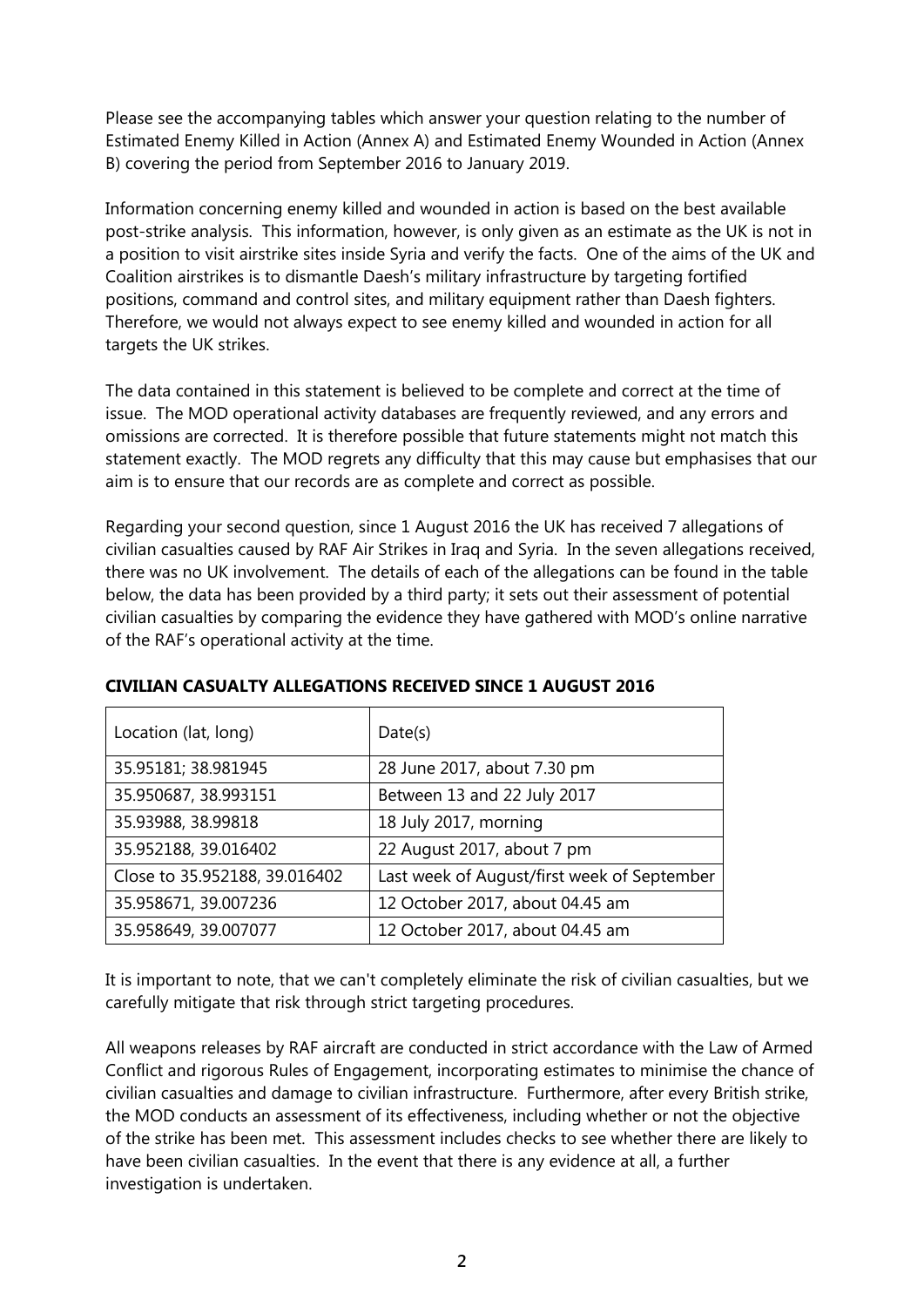The MOD has committed to examining all evidence of civilian casualties that may be submitted, no matter what the source is. We take all allegations of civilian casualties seriously and analyse each allegation individually.

If you have any queries regarding the content of this letter, please contact this office in the first instance.

If you wish to complain about the handling of your request, or the content of this response, you can request an independent internal review by contacting the Information Rights Compliance team, Ground Floor, MOD Main Building, Whitehall, SW1A 2HB (e-mail [CIO-FOI-](mailto:xxxxxxxxxx@xxx.xx) $Ix@xxxxx$  ). Please note that any request for an internal review should be made within 40 working days of the date of this response.

If you remain dissatisfied following an internal review, you may raise your complaint directly to the Information Commissioner under the provisions of Section 50 of the Freedom of Information Act. Please note that the Information Commissioner will not normally investigate your case until the MOD internal review process has been completed. The Information Commissioner can be contacted at: Information Commissioner's Office, Wycliffe House, Water Lane, Wilmslow, Cheshire, SK9 5AF. Further details of the role and powers of the Information Commissioner can be found on the Commissioner's website at [https://ico.org.uk/.](https://ico.org.uk/)

Yours sincerely,

PJHQ J9 FOI Secretariat

#### Annexes:

- A. Estimated Enemy Killed in Action Iraq and Syria September 2016–January 2019.
- B. Estimated Enemy Wounded in Action Iraq and Syria September 2016–January 2019.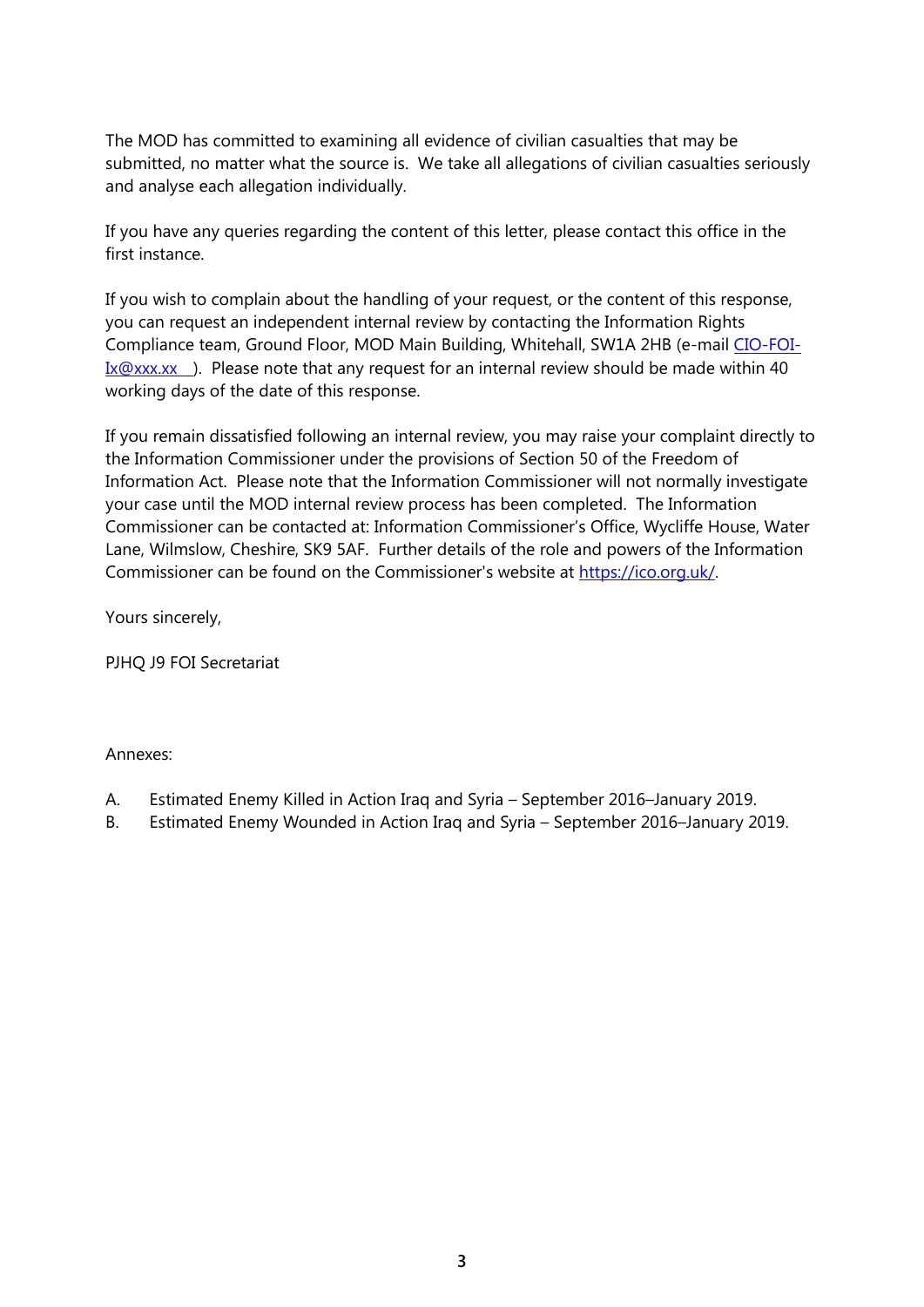## **Annex A to FOI 2019/01025(122) dated 20 February 2019**

| <b>ESTIMATED ENEMY KILLED IN ACTION</b> |                  |                  |                  |                |                  |                |                |  |
|-----------------------------------------|------------------|------------------|------------------|----------------|------------------|----------------|----------------|--|
|                                         |                  |                  | <b>IRAQ</b>      |                | <b>SYRIA</b>     |                |                |  |
| Year                                    | Month            | Typhoon          | Tornado          | Reaper         | Typhoon          | Tornado        | Reaper         |  |
| 2016                                    | Sep <sup>2</sup> | 14               | 15               | 43             | $\boldsymbol{0}$ | 3              | 14             |  |
|                                         | Oct              | 71               | 23               | 69             | $\overline{4}$   | 0              | $\overline{2}$ |  |
|                                         | Nov              | 32               | $\overline{2}$   | 73             | 6                | $\mathbf 0$    | 9              |  |
|                                         | Dec              | 8                | 9                | 25             | $\mathbf 0$      | 4              | $\mathbf 0$    |  |
|                                         | Jan              | 8                | $\overline{7}$   | 46             | 5                | $\mathbf 0$    | $\mathbf 0$    |  |
|                                         | Feb              | 9                | 9                | 5              | $\overline{0}$   | $\overline{0}$ | $\mathbf 0$    |  |
|                                         | Mar              | 95               | 62               | $\overline{1}$ | $\mathbf 0$      | $\overline{7}$ | $\mathbf 0$    |  |
|                                         | Apr              | $\overline{3}$   | 50               | $\overline{2}$ | 23               | $\overline{0}$ | $\overline{4}$ |  |
|                                         | May              | $\overline{15}$  | 146              | $\mathbf 0$    | $\overline{7}$   | $\overline{0}$ | $\overline{2}$ |  |
| 2017                                    | Jun              | 80               | 117              | 3              | 32               | 34             | 12             |  |
|                                         | Jul              | 86               | 57               | $\mathbf 0$    | 58               | 25             | 6              |  |
|                                         | Aug              | 81               | 33               | $\Omega$       | 112              | 24             | $\theta$       |  |
|                                         | Sep              | 9                | 45               | $\mathbf 0$    | 20               | $\overline{4}$ | 27             |  |
|                                         | Oct              | $\boldsymbol{0}$ | 13               | $\mathbf 0$    | 3                | $\mathbf 0$    | 22             |  |
|                                         | Nov              | $\mathbf 0$      | $\overline{7}$   | $\mathbf 0$    | $\mathbf{1}$     | 36             | $\overline{3}$ |  |
|                                         | Dec              | $\mathbf 0$      | 11               | $\mathbf 0$    | $\overline{4}$   | 3              | 21             |  |
|                                         | Jan              | 6                | $\boldsymbol{0}$ | $\mathbf 0$    | 35               | 12             | 53             |  |
|                                         | Feb              | $\mathbf 0$      | $\mathbf 0$      | $\mathbf 0$    | 5                | 7              | 21             |  |
|                                         | Mar              | $\mathbf 0$      | $\overline{1}$   | $\mathbf 0$    | $\mathbf 0$      | $\mathbf{0}$   | 9              |  |
| 2018                                    | Apr              | $\overline{4}$   | 5                | $\mathbf 0$    | $\mathbf 0$      | $\overline{0}$ | $\overline{0}$ |  |
|                                         | May              | $\mathbf 0$      | 21               | $\mathbf 0$    | $\overline{4}$   | $\overline{2}$ | $\mathbf 0$    |  |
|                                         | Jun              | $\overline{0}$   | $\overline{0}$   | $\overline{0}$ | $\overline{2}$   | 5              | 13             |  |
|                                         | Jul              | $\mathbf 0$      | $\mathbf 0$      | $\Omega$       | $\mathbf 0$      | $\overline{0}$ | 13             |  |
|                                         | Aug              | $\mathbf 0$      | $\overline{2}$   | $\overline{0}$ | $\overline{0}$   | $\overline{0}$ | 3              |  |
|                                         | Sep              | $\overline{1}$   | $\mathbf 0$      | $\mathbf 0$    | 21               | 14             | $\overline{4}$ |  |
|                                         | Oct              | $\boldsymbol{0}$ | $\boldsymbol{0}$ | $\overline{0}$ | 6                | 16             | $\overline{7}$ |  |
|                                         | Nov              | $\mathbf 0$      | $\mathbf 0$      | $\mathbf 0$    | $\mathbf 0$      | $\mathbf 0$    | $\mathbf 0$    |  |
|                                         | Dec              | $\overline{7}$   | $\mathbf 0$      | $\mathbf 0$    | $\mathbf 0$      | 9              | 48             |  |
| 2019                                    | Jan              | $\mathbf 0$      | 5                | $\mathbf 0$    | $\overline{4}$   | 1              | $\overline{4}$ |  |
| Total                                   |                  | 529              | 640              | 267            | 352              | 206            | 297            |  |

#### **ESTIMATED ENEMY KILLED IN ACTION IN IRAQ AND SYRIA – SEPTEMBER 2016– JANUARY 2019**

Information concerning enemy killed and wounded in action is based on the best available post-strike analysis. This information, however, is only given as an estimate as the UK is not in a position to visit airstrike sites inside Syria and verify the facts. One of the aims of the UK and Coalition airstrikes is to dismantle Daesh's military infrastructure by targeting fortified positions, command and control sites, and military equipment rather than Daesh fighters.

<sup>2</sup> Please note this is the total number of Estimated Enemy Killed in Action for September 2016. The previously published data for September 2016 was for part of the month.

 $\overline{a}$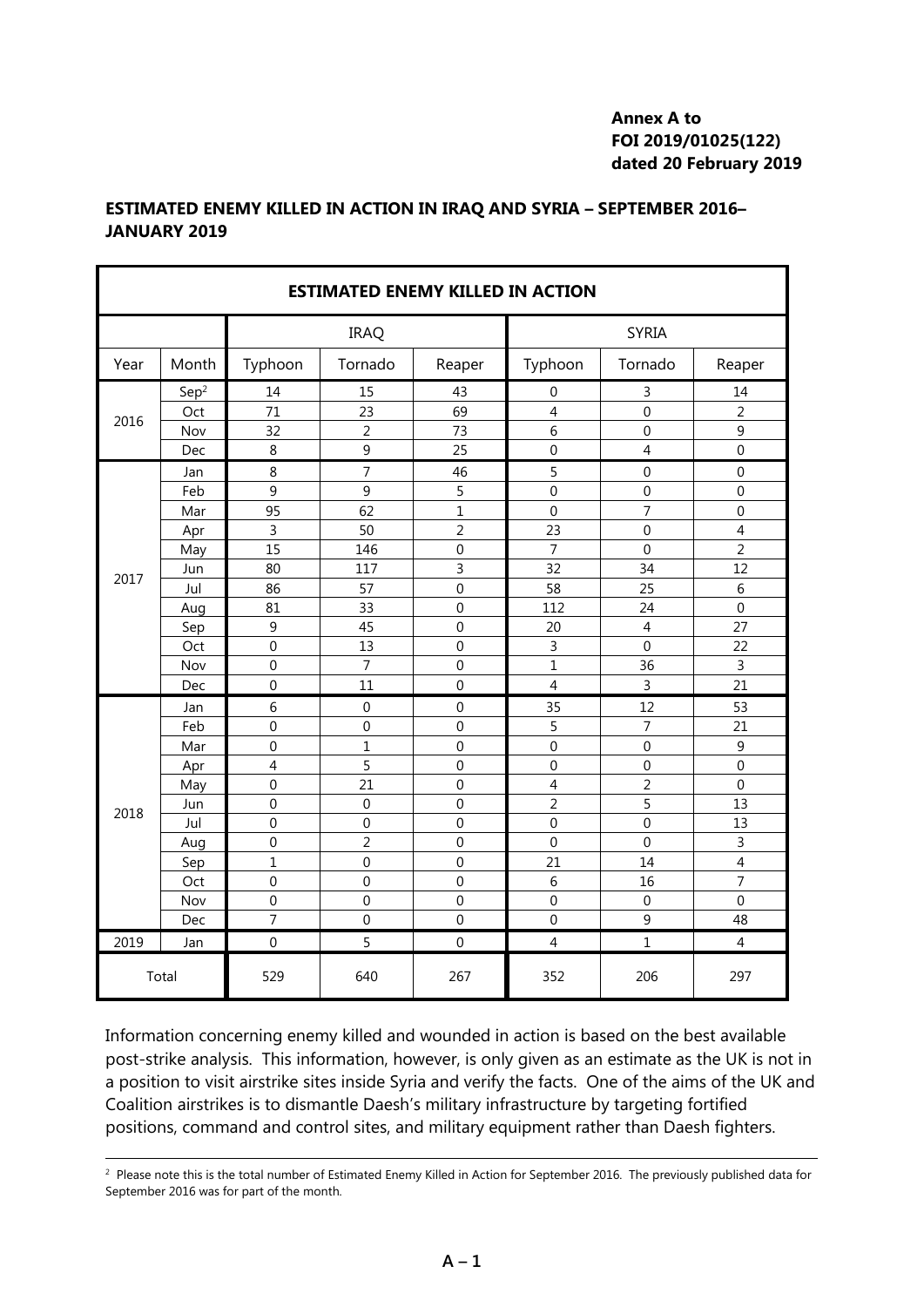Therefore, we would not always expect to see enemy killed and wounded in action for all targets the UK strikes.

The data contained in this statement is believed to be complete and correct at the time of issue. The MOD operational activity databases are frequently reviewed, and any errors and omissions are corrected. It is therefore possible that future statements might not match this statement exactly. The MOD regrets any difficulty that this may cause but emphasises that our aim is to ensure that our records are as complete and correct as possible.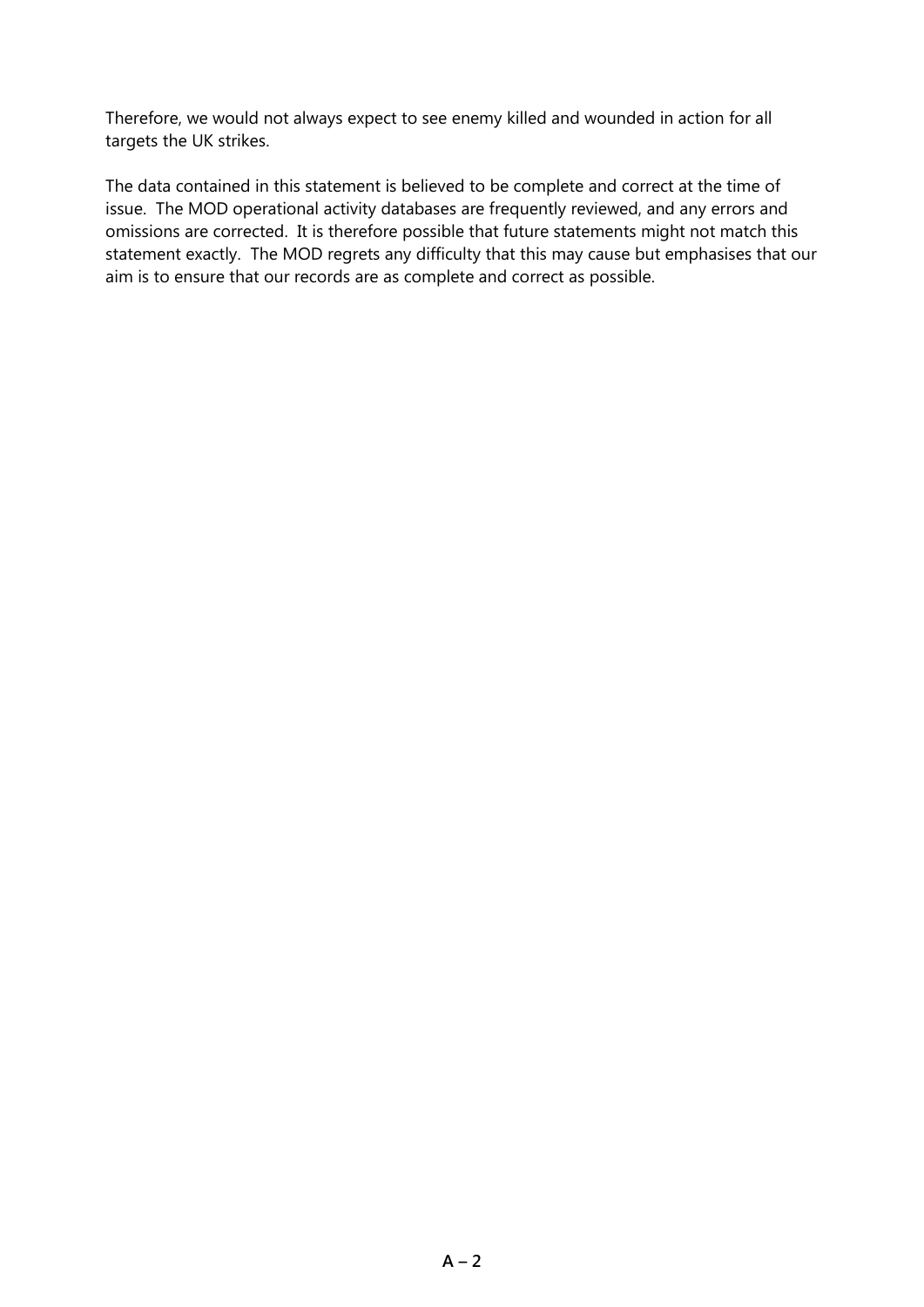## **Annex B to FOI 2019/01025(122) dated 20 February 2019**

| <b>ESTIMATED ENEMY WOUNDED IN ACTION</b> |                  |                |                         |                  |                |                |                  |  |
|------------------------------------------|------------------|----------------|-------------------------|------------------|----------------|----------------|------------------|--|
|                                          |                  | <b>IRAQ</b>    |                         |                  | <b>SYRIA</b>   |                |                  |  |
| Year                                     | Month            | Typhoon        | Tornado                 | Reaper           | Typhoon        | Tornado        | Reaper           |  |
| 2016                                     | Sep <sup>3</sup> | 1              | $\boldsymbol{0}$        | 5                | $\mathbf 0$    | 3              | 3                |  |
|                                          | Oct              | 0              | $\mathbf 0$             | 11               | $\mathbf 0$    | $\mathbf 0$    | $\mathbf 0$      |  |
|                                          | Nov              | $\mathbf 0$    | $\mathbf 0$             | 16               | $\mathbf{0}$   | $\mathbf 0$    | 3                |  |
|                                          | Dec              | $\mathbf 0$    | $\mathbf 0$             | 5                | $\mathbf 0$    | $\overline{4}$ | $\overline{0}$   |  |
|                                          | Jan              | 7              | $\boldsymbol{0}$        | 8                | $\mathbf 0$    | $\mathbf 0$    | $\mathbf 0$      |  |
|                                          | Feb              | $\mathbf 0$    | $\mathbf 0$             | $\overline{2}$   | $\mathbf 0$    | $\mathbf 0$    | $\overline{0}$   |  |
|                                          | Mar              | $\mathbf 0$    | $\mathbf 0$             | $\mathbf 0$      | $\mathbf{0}$   | $\mathbf 0$    | $\mathbf 0$      |  |
|                                          | Apr              | $\overline{0}$ | $\overline{2}$          | $\mathbf 0$      | $\overline{1}$ | $\overline{0}$ | $\overline{0}$   |  |
|                                          | May              | $\overline{4}$ | $\mathbf 0$             | $\mathbf 0$      | $\overline{2}$ | 0              | $\mathbf 0$      |  |
| 2017                                     | Jun              | $\overline{0}$ | $\overline{3}$          | $\overline{1}$   | $\overline{0}$ | $\overline{0}$ | $\overline{2}$   |  |
|                                          | Jul              | $\overline{0}$ | $\overline{\mathbf{4}}$ | $\mathbf 0$      | 4              | $\overline{0}$ | $\overline{0}$   |  |
|                                          | Aug              | 0              | $\overline{2}$          | $\mathbf 0$      | $\mathbf 0$    | 0              | $\mathbf 0$      |  |
|                                          | Sep              | $\overline{1}$ | 12                      | $\mathbf 0$      | $\mathbf 0$    | $\overline{4}$ | $\overline{2}$   |  |
|                                          | Oct              | 0              | $\overline{3}$          | $\mathbf 0$      | $\mathbf 0$    | $\mathbf 0$    | 3                |  |
|                                          | Nov              | $\mathbf 0$    | $\mathbf 0$             | $\mathbf 0$      | $\mathbf 0$    | $\mathbf 0$    | $\mathbf 0$      |  |
|                                          | Dec              | 0              | $\mathbf{1}$            | $\mathbf 0$      | $\mathbf 0$    | $\mathbf 0$    | $\overline{4}$   |  |
|                                          | Jan              | 2              | $\mathbf 0$             | $\mathbf 0$      | 1              | 3              | 6                |  |
|                                          | Feb              | $\mathbf 0$    | $\mathbf 0$             | $\mathbf 0$      | $\mathbf 0$    | $\mathbf 0$    | 3                |  |
|                                          | Mar              | $\mathbf 0$    | $\mathbf 0$             | $\boldsymbol{0}$ | $\mathbf 0$    | $\mathbf 0$    | $\mathbf 0$      |  |
|                                          | Apr              | $\mathbf 0$    | $\mathbf 0$             | $\mathbf 0$      | $\mathbf 0$    | $\mathbf 0$    | $\mathbf 0$      |  |
|                                          | May              | $\mathbf 0$    | $\mathbf 0$             | $\mathbf 0$      | $\mathbf 0$    | $\mathbf 0$    | $\boldsymbol{0}$ |  |
| 2018                                     | Jun              | $\overline{0}$ | $\mathbf 0$             | $\mathbf 0$      | $\overline{0}$ | $\mathbf 0$    | $\overline{1}$   |  |
|                                          | Jul              | $\mathbf 0$    | $\mathbf 0$             | $\boldsymbol{0}$ | $\mathbf{0}$   | $\mathbf 0$    | $\overline{c}$   |  |
|                                          | Aug              | $\overline{0}$ | $\mathbf 0$             | $\mathbf 0$      | $\overline{0}$ | $\mathbf 0$    | $\overline{0}$   |  |
|                                          | Sep              | $\overline{0}$ | $\mathbf 0$             | $\mathbf 0$      | $\overline{0}$ | $\overline{0}$ | $\overline{0}$   |  |
|                                          | Oct              | 0              | $\mathbf 0$             | $\mathbf 0$      | $\mathbf 0$    | $\overline{0}$ | $\mathbf 0$      |  |
|                                          | Nov              | $\overline{0}$ | $\mathbf 0$             | $\overline{0}$   | $\mathbf 0$    | 0              | $\mathbf 0$      |  |
|                                          | Dec              | 0              | $\mathbf 0$             | $\mathbf 0$      | $\mathbf 0$    | $\mathbf 0$    | 6                |  |
| 2019                                     | Jan              | $\mathbf 0$    | $\theta$                | $\Omega$         | $\mathbf{0}$   | $\Omega$       | $\overline{3}$   |  |
| Total                                    |                  | 15             | 27                      | 48               | 8              | 14             | 38               |  |

## **ESTIMATED ENEMY WOUNDED IN ACTION IN IRAQ AND SYRIA – SEPTEMBER 2016– JANUARY 2019**

Information concerning enemy killed and wounded in action is based on the best available post-strike analysis. This information, however, is only given as an estimate as the UK is not in a position to visit airstrike sites inside Syria and verify the facts. One of the aims of the UK and Coalition airstrikes is to dismantle Daesh's military infrastructure by targeting fortified

<sup>3</sup> Please note this is the total number of Estimated Enemy Wounded in Action for September 2016. The previously published data for September 2016 was for part of the month.